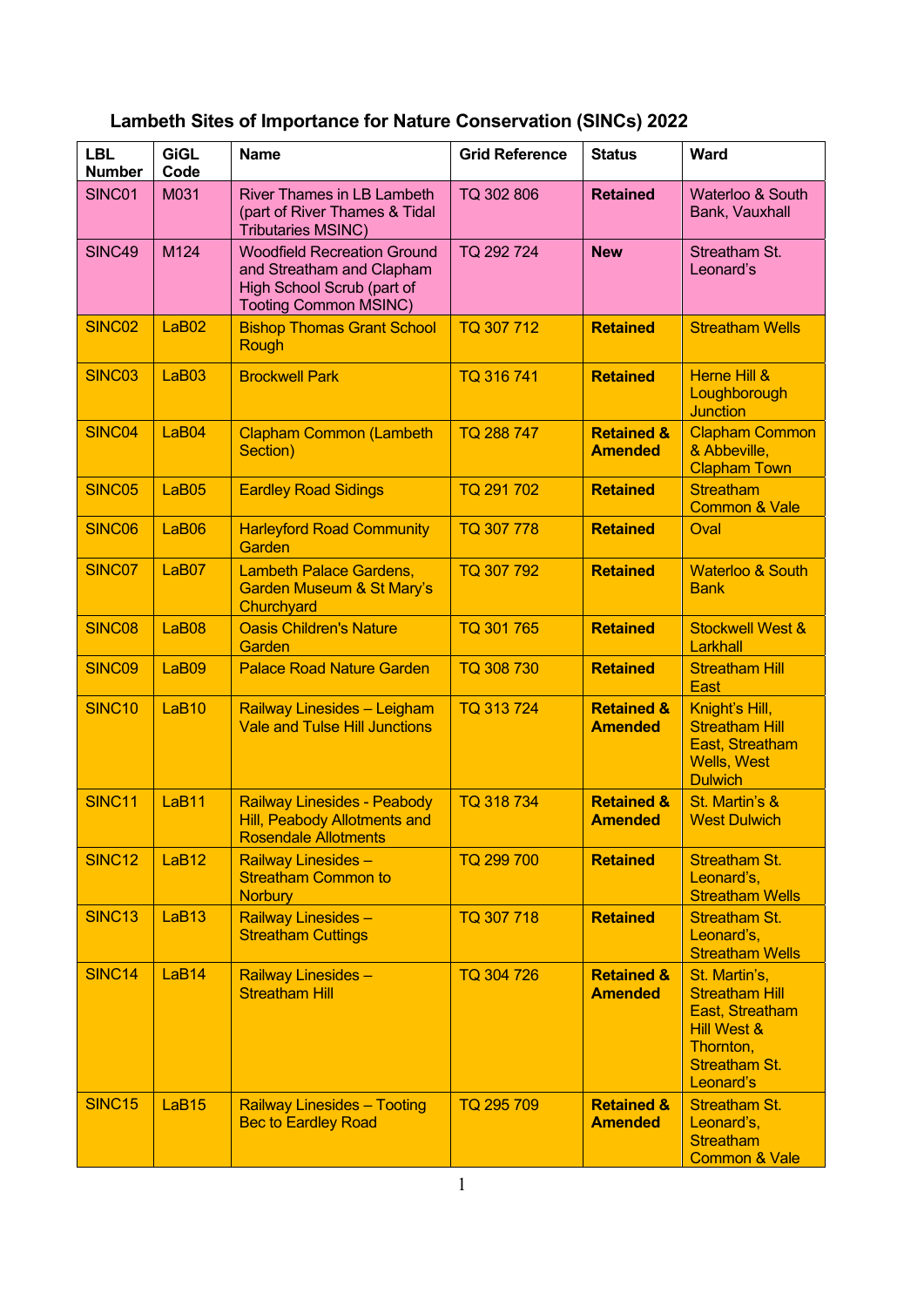| SINC <sub>16</sub> | LaB <sub>16</sub> | <b>Railway Linesides - West</b><br>Norwood                                                        | TQ 328 714 | <b>Retained &amp;</b><br><b>Amended</b>  | Gipsy Hill, Knight's<br><b>Hill</b>                                                    |
|--------------------|-------------------|---------------------------------------------------------------------------------------------------|------------|------------------------------------------|----------------------------------------------------------------------------------------|
| <b>SINC17</b>      | LaB17             | <b>Roots and Shoots Nature</b><br><b>Gardens and Lambeth Walk</b><br><b>Doorstep Green Garden</b> | TQ 311 788 | <b>Retained &amp;</b><br><b>Amended</b>  | Kennington                                                                             |
| <b>SINC18</b>      | LaB <sub>18</sub> | <b>Ruskin Park</b>                                                                                | TQ 325 756 | <b>Retained &amp;</b><br><b>Amended</b>  | <b>Herne Hill &amp;</b><br>Loughborough<br><b>Junction</b>                             |
| <b>SINC19</b>      | LaB <sub>19</sub> | <b>Streatham Common and the</b><br><b>Rookery</b>                                                 | TQ 305 708 | <b>Retained</b>                          | <b>Streatham</b><br><b>Common &amp; Vale</b>                                           |
| <b>SINC20</b>      | LaB <sub>20</sub> | <b>Unigate Wood</b>                                                                               | TQ 309 716 | <b>Retained</b>                          | <b>Streatham Wells</b>                                                                 |
| <b>SINC21</b>      | LaB <sub>21</sub> | <b>West Norwood Cemetery</b>                                                                      | TQ 322 721 | <b>Retained</b>                          | <b>West Dulwich</b>                                                                    |
| <b>SINC34</b>      | LaB <sub>24</sub> | <b>Norwood Park</b>                                                                               | TQ 326 713 | <b>Retained &amp;</b><br><b>Upgraded</b> | <b>Gipsy Hill</b>                                                                      |
| <b>SINC46</b>      | LaB <sub>22</sub> | Railway Linesides-<br><b>Loughborough Junction to</b><br><b>Brixton and Herne Hill</b>            | TQ 319 751 | <b>New</b>                               | <b>Brixton Windrush,</b><br><b>Herne Hill &amp;</b><br>Loughborough<br><b>Junction</b> |
| SINC47             | LaB <sub>23</sub> | <b>Royal Circus Roundabout,</b><br><b>West Norwood</b>                                            | TQ 315 723 | <b>New</b>                               | Knight's Hill                                                                          |
| <b>SINC22</b>      | LaL <sub>22</sub> | Archbishop's Park                                                                                 | TQ 310 740 | <b>Retained</b>                          | <b>Waterloo &amp; South</b><br><b>Bank</b>                                             |
| <b>SINC23</b>      | LaL <sub>23</sub> | Knights Hill Wood                                                                                 | TQ 318 712 | <b>Retained</b>                          | Knight's Hill                                                                          |
| SINC24             | LaL24             | Churchyard of St. Leonard's,<br>Streatham                                                         | TQ 299 717 | <b>Retained</b>                          | Streatham St.<br>Leonard's                                                             |
| <b>SINC25</b>      | LaL <sub>25</sub> | <b>Hill Mead Schools Nature</b><br>Garden                                                         | TQ 315 751 | <b>Retained &amp;</b><br><b>Amended</b>  | <b>Brixton Windrush</b>                                                                |
| SINC <sub>26</sub> | LaL <sub>26</sub> | <b>Durand Gardens, Stockwell</b>                                                                  | TQ 308 767 | <b>Retained</b>                          | <b>Stockwell East</b>                                                                  |
| SINC27             | LaL <sub>27</sub> | <b>Elam Street Open Space</b>                                                                     | TQ 318 762 | <b>Retained</b>                          | <b>Brixton North</b>                                                                   |
| <b>SINC28</b>      | LaL <sub>28</sub> | <b>Lorn Road Allotments</b>                                                                       | TQ 310 765 | <b>Retained</b>                          | <b>Stockwell East</b>                                                                  |
| <b>SINC29</b>      | LaL29             | <b>Julian's Primary School</b><br><b>Grounds</b>                                                  | TQ 312 717 | <b>Retained &amp;</b><br><b>Amended</b>  | <b>Streatham Wells</b>                                                                 |
| SINC <sub>30</sub> | LaL <sub>30</sub> | <b>Kennington Park</b>                                                                            | TQ 314 777 | <b>Retained</b>                          | Kennington                                                                             |
| SINC31             | LaL31             | <b>Lambeth Walk Doorstep</b><br>Green (Main Site)                                                 | TQ 311 787 | <b>Retained &amp;</b><br><b>Amended</b>  | Kennington                                                                             |
| <b>SINC32</b>      | LaL32             | <b>Loughborough Park</b>                                                                          | TQ 318 755 | <b>Retained &amp;</b><br><b>Amended</b>  | <b>Brixton Windrush</b>                                                                |
| SINC33             | LaL33             | <b>Myatt's Fields Park</b>                                                                        | TQ 318 767 | <b>Retained</b>                          | <b>Myatt's Fields</b>                                                                  |
| <b>SINC35</b>      | LaL35             | <b>Sunnyhill Road Open Space</b>                                                                  | TQ 305 716 | <b>Retained</b>                          | <b>Streatham Wells</b>                                                                 |
| SINC36             | LaL36             | <b>Vauxhall Pleasure Gardens</b><br>(including Farm Paddocks)                                     | TQ 306 781 | <b>Retained &amp;</b><br><b>Amended</b>  | Vauxhall                                                                               |
| SINC37             | LaL <sub>02</sub> | <b>Rush Common - Brixton</b><br><b>Green Corridor</b>                                             | TQ 308 748 | <b>Retained &amp;</b><br><b>Amended</b>  | <b>Brixton Rush</b><br>Common                                                          |
| <b>SINC38</b>      | LaL38             | <b>South London Botanical</b><br><b>Institute Garden</b>                                          | TQ 317 731 | <b>Retained</b>                          | St. Martin's                                                                           |
| <b>SINC39</b>      | LaL39             | <b>St John's Church Grounds</b>                                                                   | TQ 300 759 | <b>Retained</b>                          | <b>Clapham Town</b>                                                                    |
| SINC40             | LaL40             | St Mark's C of E Primary<br><b>School Grounds</b>                                                 | TQ 308 778 | <b>Retained</b>                          | Oval                                                                                   |
| <b>SINC41</b>      | LaL41             | St Paul's Churchyard & Iveley<br>Road Allotments, Clapham                                         | TQ 292 760 | <b>Retained &amp;</b><br><b>Amended</b>  | <b>Clapham Town</b>                                                                    |